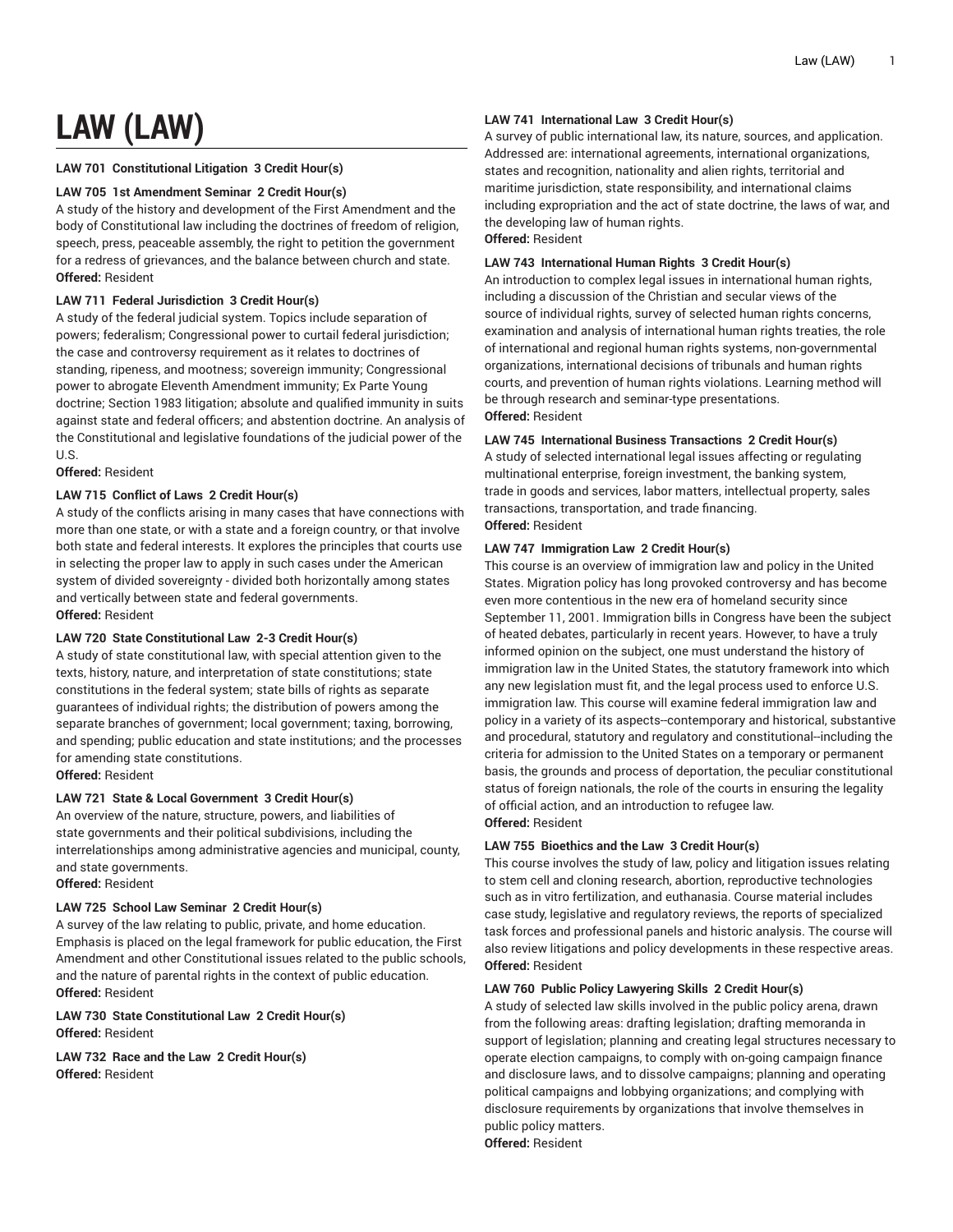# **LAW 761 Public Policy Survey 2 Credit Hour(s)**

An introduction to public policy that examines the effect of worldview on both the objects and means of creating public policy. The course will use substantive public policy, policy initiatives, bills, legislative history, case law, white papers, and public relation campaigns to provide an understanding of the various methods, tactics, and strategies used in transforming ideas into governing policy and will prepare students to analyze both the substance of public policy and the policy creation process.

#### **Offered:** Resident

#### **LAW 765 Sexual Behavior and the Law 2 Credit Hour(s)**

A survey of the relationship between various types of human sexual behavior and law, including employment law, education law, criminal law, family law, civil rights legislation, and the constitutional guarantees of equal protection and freedom of religion, speech, and association. The course will explore sexual behavior and notions of sexual morality through a biblical, historical, and anthropological prism and consider how the law, public policy, and culture approaches the sexual choice people make.

**Offered:** Resident

#### **LAW 771 Administrative Law 3 Credit Hour(s)**

A study of the processes by which legislative and administrative policy is translated into law and applied by the responsible administrative agencies. Topics include analysis of informal and formal procedures, separation of powers, delegation, statutory construction, rule making, and adjudication.

**Offered:** Resident

#### **LAW 773 Health Law Survey 3 Credit Hour(s)**

**LAW 774 Medical Negligence 2 Credit Hour(s)**

#### **LAW 775 Environmental Law 3 Credit Hour(s)**

A survey of statutory regulations applicable to the protection of the environment. Attention is directed to the role of the EPA and other administrative agencies in the development and implementation of environmental policy.

**Offered:** Resident

**LAW 779 Disability Law 2 Credit Hour(s) Offered:** Resident

#### **LAW 781 Employment Law 3 Credit Hour(s)**

A survey of common law and federal and state statutes regulating the relationship between an employer and an employee. Subjects include the hiring process, termination, terms and conditions of employment, disability unemployment, and retirement.

**Offered:** Resident

# **LAW 783 Trademark Law & Practice 2 Credit Hour(s) Offered:** Resident

#### **LAW 784 Corporate Compliance Survey 2 Credit Hour(s)**

#### **LAW 785 Land Use & Zoning 3 Credit Hour(s)**

A selective examination of governmental regulation of the use of real estate and of the land development industry. It is fundamentally a course in applied Constitutional and administrative law. While it includes the law of nuisance, zoning, density, growth, and subdivision controls, it is a vehicle for exploring the public regulation of business behavior in general, including various strategies for deregulation.

**Offered:** Resident

#### **LAW 801 Remedies 3 Credit Hour(s)**

A study of the law of judicial remedies, both legal and equitable, focusing on the nature and scope of relief as distinguished from substantive and procedural law. The four major categories of remedies are addressed: damages, including measurement issues for both compensatory and punitive damages, and limitations on the damages remedy; restitution, including measurement issues and issues related to rescission, constructive trust, and equitable lien; injunctions, including issues relating to requirements for obtaining preliminary and permanent injunctive; and declaratory relief, including ancillary remedies to effectuate the relief obtained, and legal and equitable defenses. **Offered:** Resident

#### **LAW 802 Virginia Practice 1 Credit Hour(s)**

This course will emphasize practical and substantive issues of Virginia law that are common to everyday practice. Students will be expected to apply Virginia law to articulate answers to common legal issues that arise in Virginia practice. The course includes a writing component. **Registration Restrictions:** Third year status. **Offered:** Resident

#### **LAW 803 Virginia Civil Procedure 2 Credit Hour(s)**

This course covers Virginia civil procedural law for both law and equitable claims, including applicable statutes, rules of court and cases interpreting the statutes and rules. Appellate procedure for both the Court of Appeals of Virginia and the Supreme Court of Virginia are covered. **Offered:** Resident

#### **LAW 804 Virginia Criminal Procedure 1 Credit Hour(s)**

A review of the Virginia statutes and Rules of Court governing criminal procedure in Virginia. Covers Virginia Code Title 19.2 and Rules of the Supreme Court of Virginia, Parts 1, 3A, 5 & 5A [the latter two dealing with appellate procedure for criminal cases] together with some of the cases dealing with the statutes and rules. Topics include jurisdiction, venue, pre-trial motions and procedures, competency and insanity issues, trial, sentencing and appeals.

**Note:** Course offered as a Winter intensive. **Offered:** Resident

#### **LAW 805 Insurance Law 3 Credit Hour(s)**

A study of the regulation of the insurance business, insurable interest, the insurance contract, the interests protected by contracts of insurance, construction of policies, rights under the policies, subrogation; and processing of claims and suits for insureds, claimants, and insurers. **Offered:** Resident

## **LAW 809 Virginia Legal Aid Survey 1 Credit Hour(s) Offered:** Resident

**LAW 810 Virginia Legal Aid Clinic I 2 Credit Hour(s) Offered:** Resident

**LAW 811 Virginia Legal Aid Clinic II 2 Credit Hour(s) Offered:** Resident

**LAW 812 Complex Litigation 2 Credit Hour(s) Offered:** Resident

#### **LAW 815 Law Office Management 2 Credit Hour(s)**

An introduction to the establishment and management of a law office. It is designed to prepare the student for entry into the private practice of law, including ethical and personal pressures related to private law practice.

**Offered:** Resident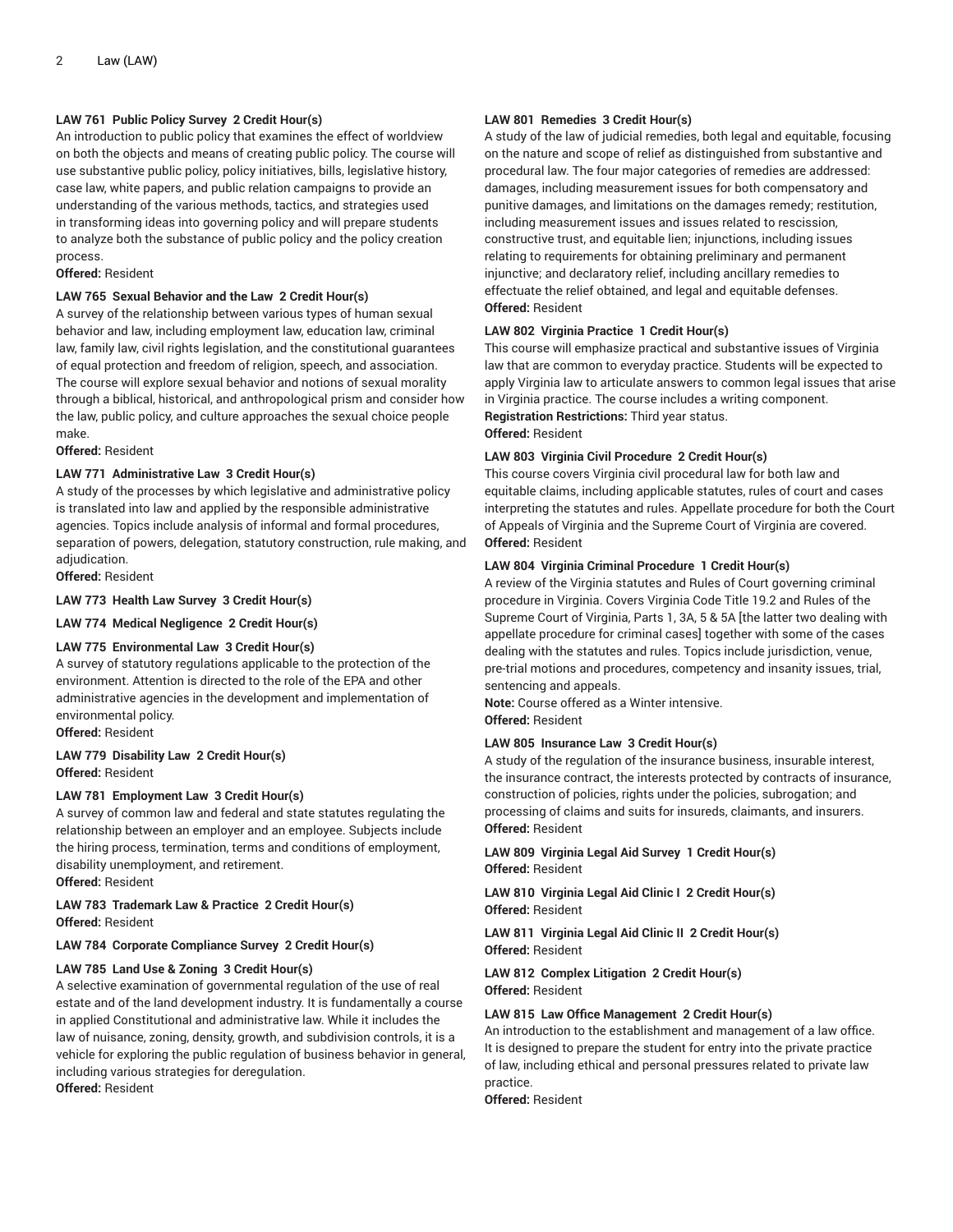## **LAW 821 Mediation 2 Credit Hour(s)**

A course on dispute resolution, building on the foundation of Lawyering Skills V, using a mixture of lecture, discussion, role-playing, and analysis of videotape. A lawyer's primary task is to resolve disputes. Most controversies never reach trial; rather, they are settled by agreement. The ability to negotiate and mediate effectively is crucial for all attorneys. **Offered:** Resident

# **LAW 825 Advanced Trial Advocacy 3 Credit Hour(s)**

A course building on the foundation of Lawyering Skills V. Develops courtroom skills through simulated trials. Focus is on opening statement, direct and cross-examination, and closing argument. **Offered:** Resident

# **LAW 826 Real Property Litigation 1 Credit Hour(s)**

The course will undertake a selective examination of real estate disputes for litigation or transactional oriented future attorney-practitioners. The planning of real estate transactions is enhanced with a view toward the pitfalls of litigation in mind. An emphasis will be on the common disputes a practitioner typically handles during their career: disputes related to landlord-tenant, common interest communities, the real estate purchasesale contract, and foreclosures.

**Offered:** Resident

# **LAW 831 Appellate Advocacy 2 Credit Hour(s)**

An introduction to the mechanics of appellate brief-writing and oral argument by engaging in simulated oral arguments. It is designed to develop clear and persuasive communication skills through written and oral advocacy.

**Note:** This course is offered in the fall semester and is designed for those who are interested in participating in Moot Court. **Offered:** Resident

#### **LAW 832 Advanced Appellate Advocacy 1 Credit Hour(s)**

This course requires research of unique legal issues, preparation of an appellate brief, preparation of at least two oral arguments, and participation in an intercollegiate moot court tournament. Successful completion of the course will be determined by the Moot Court Faculty Advisor based on the student's preparation for the tournament and demonstrated competence in both the written and oral skills. Only two credits for LAW 832 may count toward the credits required for graduation. **Registration Restrictions:** Competed in the 2L/3L Liberty Cup Moot Court Tournament

**Note:** Course credit is pass/fail. **Offered:** Resident

# **LAW 833 Trial Team 1 Credit Hour(s)**

Team members will engage in an intense study of trial strategy and preparation, direct and cross examination, opening statements and closing arguments, pretrial motions, arguing and opposing objections, and all aspects of trial advocacy. Team members will be chosen to compete in state, regional, and national trial competitions. Only two credits for LAW 833 may count toward the credits required for graduation. **Registration Restrictions:** Co-requisite, This course is for those students who try out for and are chosen to be on the Trial Team **Note:** Course credit is pass/fail. **Offered:** Resident

# **LAW 851 Constitutional Litigation Clinic 2 Credit Hour(s)**

Students will be provided a hands-on experience in Constitutional litigation representing actual clients and preparing and prosecuting a lawsuit at the trial and/or appellate level. Students share responsibility for the management of a case under supervision of a member of the faculty and licensed attorneys and staff with Liberty Counsel. Students will be expected to research, write legal arguments, and engage in critical thinking in order to prosecute a case. Coursework encompasses civil procedure, evidence, substantive law, law office management, ethics, and professional responsibility.

**Registration Restrictions:** Permission of instructor is required and availability is limited.

**Offered:** Resident

#### **LAW 855 Prosecution Clinic 2 Credit Hour(s)**

Students will work under the direct supervision of a faculty supervisor and the Bedford (Virginia) Commonwealth Attorney's Office and will be involved in all aspects of criminal prosecution. Students will be exposed to the role and responsibilities of a prosecutor while engaging in the hands-on experiences of a working prosecutor. Students will be encouraged to think critically about the prosecutor's role in the criminal justice system. The Clinic will also contain a classroom component where students will cover subject matter that includes: the role of the prosecutor, ethics, plea bargaining, motions and hearings, discovery and examination of witnesses. Students may conduct legal research and writing, write motions and briefs and give oral arguments. **Registration Restrictions:** Permission from the Bedford Commonwealth

Attorney and Associate Dean for Academic Affairs; and Virginia Third-Year Practice Certificate required.

**Offered:** Resident

# **LAW 861 Externship 2 Credit Hour(s)**

Externs earn academic credit while working part time in government or nonprofit institutions. Externs work under the supervision of qualified and experienced attorneys who provide guidance and training in practical lawyering skills. Classroom component covers topics relating to the legal system, judicial process, and professionalism.

**Registration Restrictions:** Second year standing; approval of the Associate Dean for Academic Affairs.

**Note:** The normal externship is for two credit hours. Three credit hours are approved only in special circumstances. **Offered:** Resident

#### **LAW 862 Criminal Law Externship 2 Credit Hour(s)**

Students earn academic credit while working part time with other students in a Commonwealth's Attorney's Office in Virginia under the supervision of an attorney in that office and a Liberty law professor. Students receive guidance and training in lawyering skills, interview and prepare witnesses for trial, and appear in court.

**Registration Restrictions:** Qualify for third year practice in Virginia; approval of the Associate Dean for Academic Affairs.

**Note:** The normal externship is for two credit hours. Three credit hours are approved only in special circumstances. **Offered:** Resident